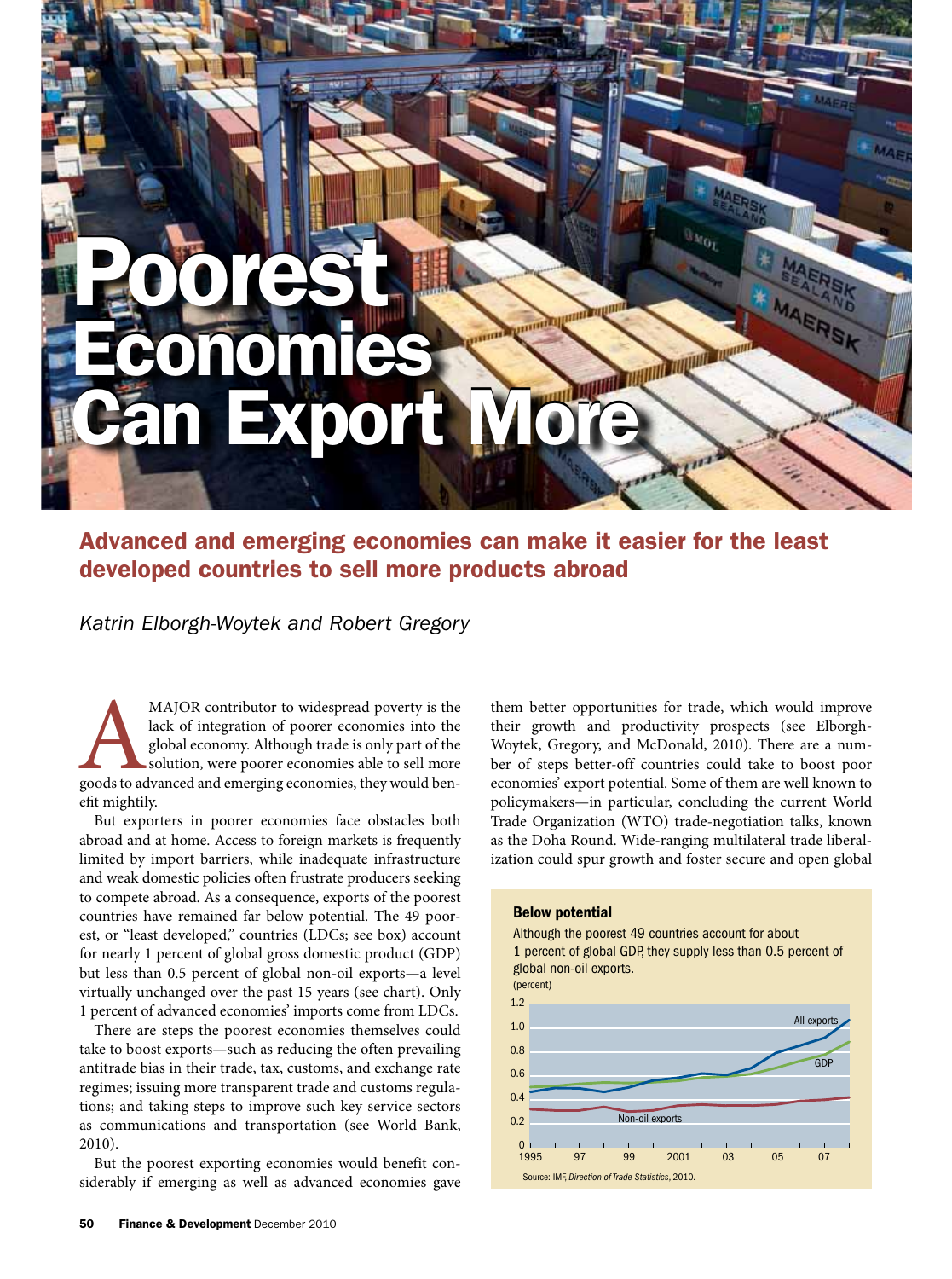trading. Poorer countries would gain from successful Doha Round conclusion through better access to advanced and emerging export markets.

Although broad-based multilateral trade liberalization is the ultimate policy target, there are less-obvious intermediate avenues—such as the extension and improvement of duty-free and quota-free (DFQF) trade preferences both by advanced and emerging economies—that could add nearly \$10 billion a year to the coffers of poorer economies. These preference systems are designed to offset for the poorest countries some of the high trade barriers in sectors such as light manufacturing and agriculture—areas in which LDCs are likely to export.

# Main avenues of integration

There are three main avenues for the more advanced and emerging economies to help integrate LDCs into the global economy:

• Remove all tariffs and quotas on products from LDCs.

• Make the rules that determine whether a product is deemed to originate from an LDC more flexible and consistent—including relaxing so-called cumulation rules, which govern the extent to which inputs from other countries affect compliance with rule-of-origin requirements for LDC exporters.

• Tilt preference benefits more specifically toward poorer economies.

First, if *advanced and emerging markets ended all duties and quotas on LDC exports*, the effect would be sizable. Major emerging market countries' preference benefits to LDCs could be very valuable and help them improve their export performance. Exports from LDCs to Brazil, China, and India grew by an annual average of more than 30 percent during 1999–2009, and these three countries account for a third of all LDC exports. In 2008, China overtook the European Union as the largest single importer of LDC products, buying 23 percent of their exports. With substantial reforms since the 1990s, these emerging markets have reduced average tariff rates for nearly all trade partners to about 11 percent, but

#### The least developed countries

*The United Nations identifies 49 countries as "least developed," meaning that they are extremely poor, have structurally weak economies, and lack the capacity for growth.*

**Africa**: Angola, Benin, Burkina Faso, Burundi, Central African Republic, Chad, Comoros, Democratic Republic of the Congo, Djibouti, Equatorial Guinea, Eritrea, Ethiopia, The Gambia, Guinea, Guinea-Bissau, Lesotho, Liberia, Madagascar, Malawi, Mali, Mauritania, Mozambique, Niger, Rwanda, São Tomé and Príncipe, Senegal, Sierra Leone, Somalia, Sudan, Togo, Uganda, Tanzania, and Zambia.

**Asia**: Afghanistan, Bangladesh, Bhutan, Cambodia, Kiribati, Lao People's Democratic Republic, Maldives, Myanmar, Nepal, Samoa, Solomon Islands, Timor-Leste, Tuvalu, Vanuatu, and Republic of Yemen.

**Western Hemisphere**: Haiti.

tariffs remain some 6 percentage points higher than those of the major advanced economies' markets.

The share of exports from LDCs that are eligible for preferential treatment has increased from 35 percent in the late 1990s to over 50 percent today. However, preference programs vary considerably in product and country coverage, with sometimes significant gaps in coverage and high administrative costs. Gaps in preference programs of emerging market economies are usually wider than those in industrialized countries' programs, reflecting their relatively recent development. High tariffs remain concentrated in agriculture and labor-intensive low-wage manufactures, the sectors in which LDCs have a comparative advantage and where 90 percent of their non-oil exports are concentrated.

In the 2000 United Nations Millennium Declaration, advanced economies committed to "a policy of duty- and quota-free access for essentially all exports from the least developed countries." Following up on this commitment, WTO members agreed in the 2005 Hong Kong Ministerial Declaration that developing countries "in a position to do so" should make the same commitment. In practice, many advanced and emerging market economies have agreed to allow DFQF market access for LDC products under at least 97 percent of tariff lines. While the difference between 97 percent and 100 percent may seem insignificant, many LDCs export so few product categories that even a small number of exclusions can sharply limit the benefits of trade preference programs.

# Exports would grow significantly

If all exports from developing countries were exempt from tariffs and quotas, LDC exports to both advanced and emerging markets would grow significantly—on the order of \$10 billion a year, or about 2 percent of their combined GDP (Laborde, 2008; and Bouët and others, 2010). Broadening the coverage of preferences by major advanced markets could generate increased exports from LDCs of about \$2.2 billion a year, or about 6 percent of net official development assistance from industrial countries to LDCs. The potential increase is even larger for exports to emerging markets—about \$7 billion a year in additional exports (Bouët and others, 2010). Although the positive impact on LDCs would be sizable, the negative effect on advanced and emerging economies would be tiny because of the low level of LDC exports.

Second, if better-off economies were to *make rules of origin more flexible*, LDCs would benefit too. Rules of origin determine whether a good "originates" in a country that benefits from a preference system. The rules specify the minimum amount of economic activity that must be undertaken in the country benefiting from the preference and whether inputs from other countries count toward this minimum. Rules of origin differ widely across countries' preference programs. They are frequently based on the amount of value added in the preference-eligible country or on the transformation a good undergoes in that country (measured by a change in tariff classification). These rules strongly influence where an